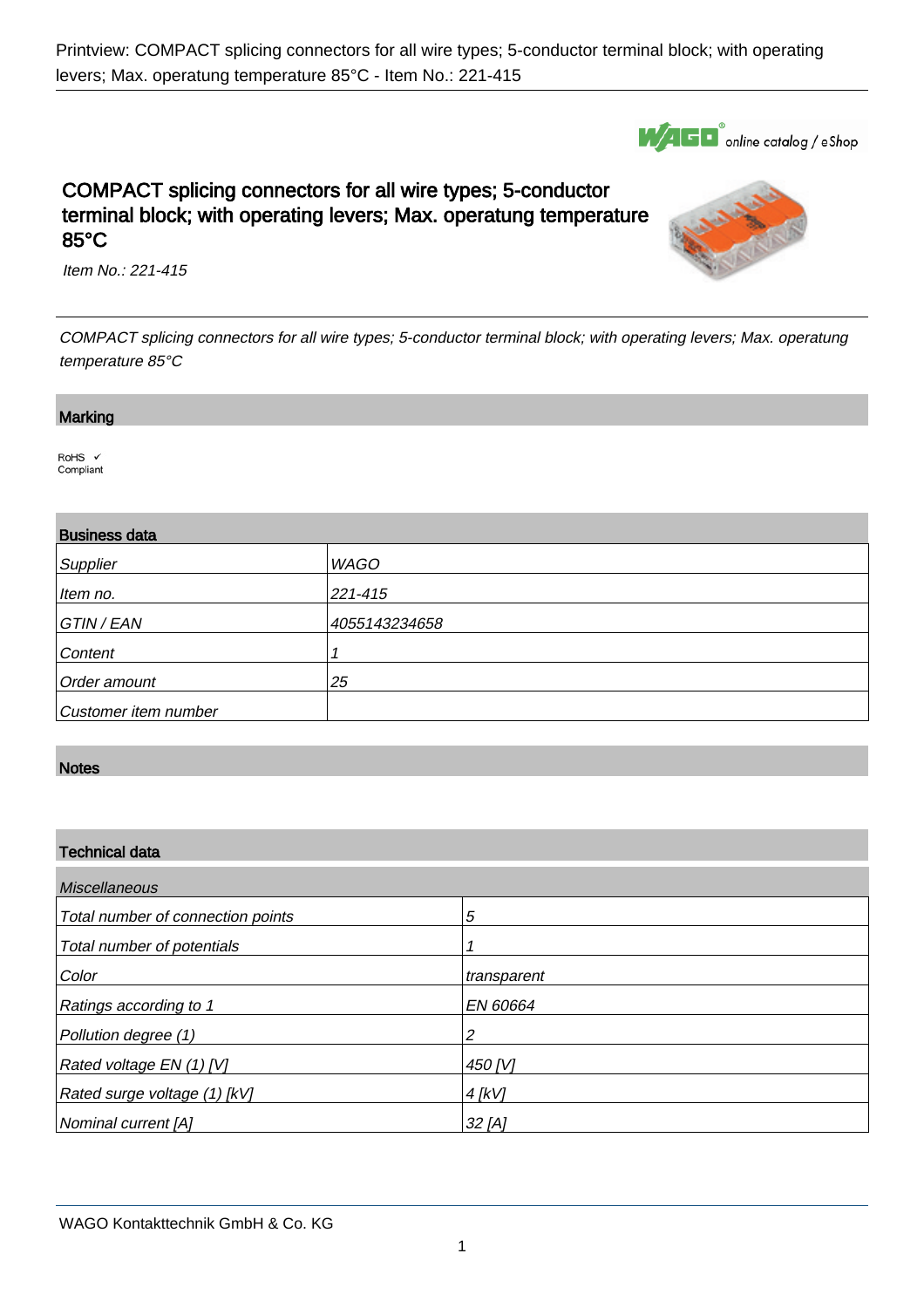| <b>Technical data</b>         |                                      |  |  |  |
|-------------------------------|--------------------------------------|--|--|--|
| Connection technology (1)     | <b>CAGE CLAMP®</b>                   |  |  |  |
| Nominal cross section 1       | $4 \, \text{mm}^2$                   |  |  |  |
| Solid sizes 1                 | $0.2$ 4 mm <sup>2</sup> /24  12 AWG  |  |  |  |
| stranded, connectable 1       | $0.2$ 4 mm <sup>2</sup> /24  12 AWG  |  |  |  |
| Fine-stranded wires 1         | $0.144$ mm <sup>2</sup> / 24  12 AWG |  |  |  |
| Strip length 1                | 11 mm / 0.43 in                      |  |  |  |
| Type of wiring                | Side-entry wiring                    |  |  |  |
| Flammability rating per UL 94 | V2                                   |  |  |  |
| Fire load [MJ]                | 0.076 [MJ]                           |  |  |  |
| Weight [g]                    | $4.048$ [g]                          |  |  |  |
| Width                         | 29.9 mm / 1.177 in                   |  |  |  |
| Height                        | 8.3 mm / 0.327 in                    |  |  |  |
| Length                        | 18.6 mm / 0.732 in                   |  |  |  |
| Safety information 1          | In grounded power lines              |  |  |  |

| Approbation |              |                  |             |             |                                          |  |  |  |  |
|-------------|--------------|------------------|-------------|-------------|------------------------------------------|--|--|--|--|
| ⊺ltem No.   | Registration | Registration no. | Voltage [V] | Current [A] | Cross section<br>[mm <sup>2</sup> , AWG] |  |  |  |  |
| 221-415     | CCA          | 2168803.01       | 450         | 32          | $0.20 - 4.00$                            |  |  |  |  |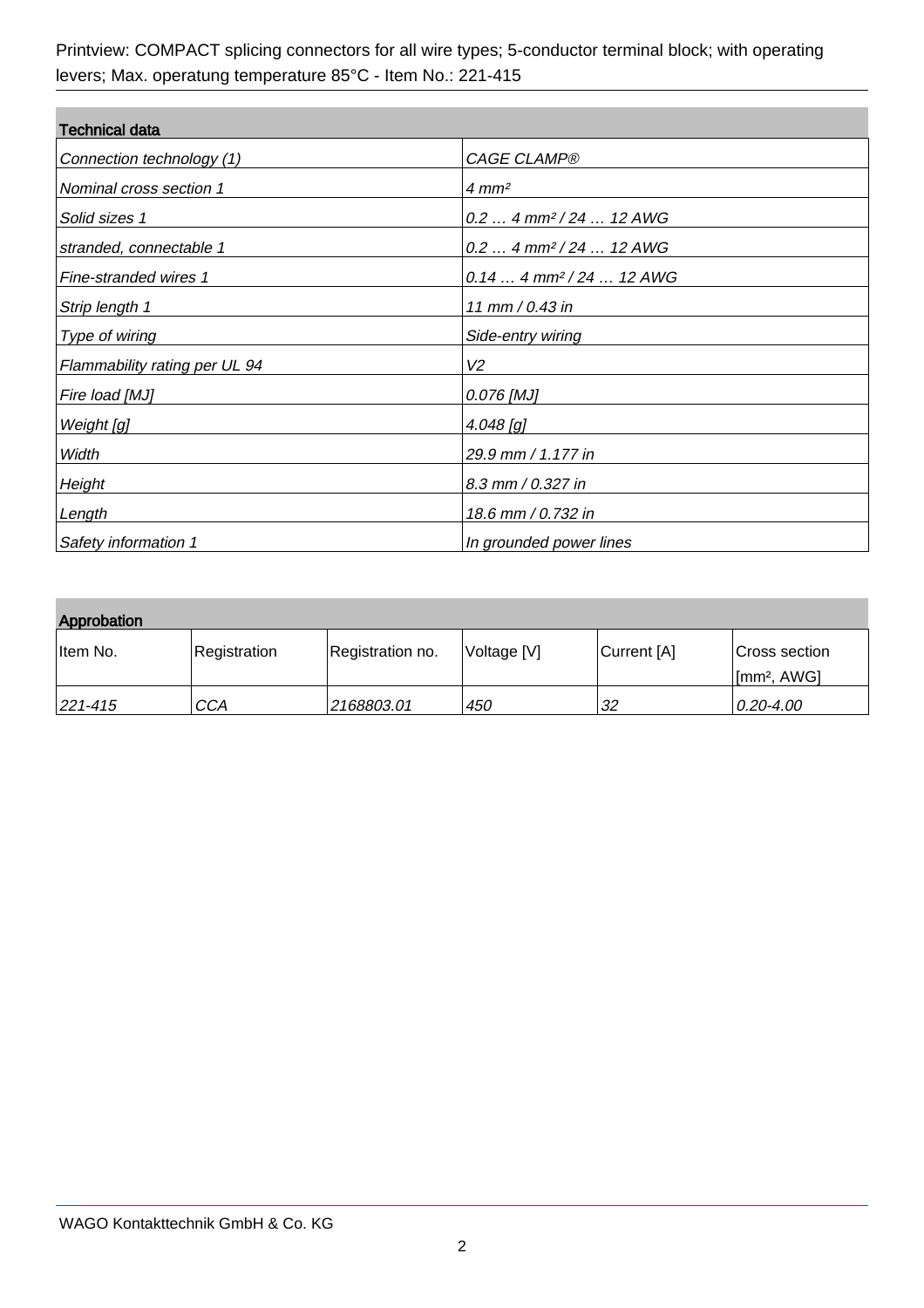# Images & drawings